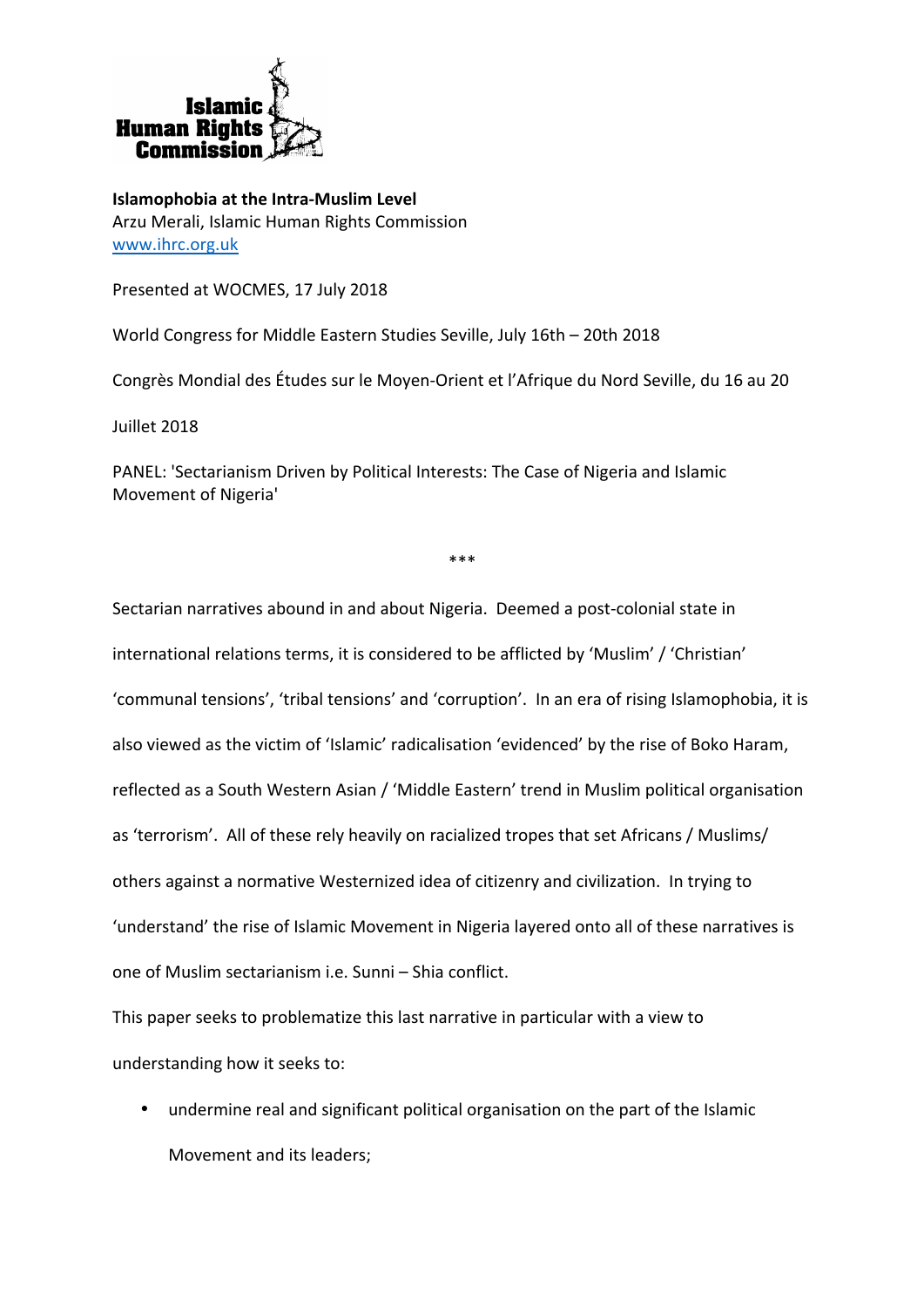- stigmatise the model of Islamic Movement using sectarian narratives to prevent that model from being impactful on (i) other Muslim movements; (ii) other liberation movements;
- evidences tendencies towards internalized racism that require mobilization on the part of those practitioners, stakeholders and activists who claim to seek justice in the wider context of societies like Nigeria.

# What is the 'Shia' Narrative?

The 'Shia' narrative is advanced as a description of the Islamic Movement of Nigeria led by Sheikh Ibraheem el-Zakzaky. Details of his illegal detention, torture and other crimes against humanity committed against him, his family and members of the movement are detailed in other papers presented on this panel. The impact of this in delegitimising the Islamic Movement includes:

- (i) playing to a worldwide sectarian narrative fuelled for almost 40 years and funded by Saudi petro-dollars in large part that seeks to undermine the Islamic Revolution in Iran as 'Shia' and therefore (a) partisan to Shias, (b) deviants from a so-called mainstream Islamic point of view, (c) undemocratic in both the terms of Nigerian Muslim demographics (and therefore an illegitimate expression of Muslim representativeness in Nigeria) and in a world-wide understanding of who and how Muslims are, and how they should organise;
- (ii) Providing an 'Islamic' cover for acts against the Islamic Movement by 'Muslim' and or state actors in Nigeria;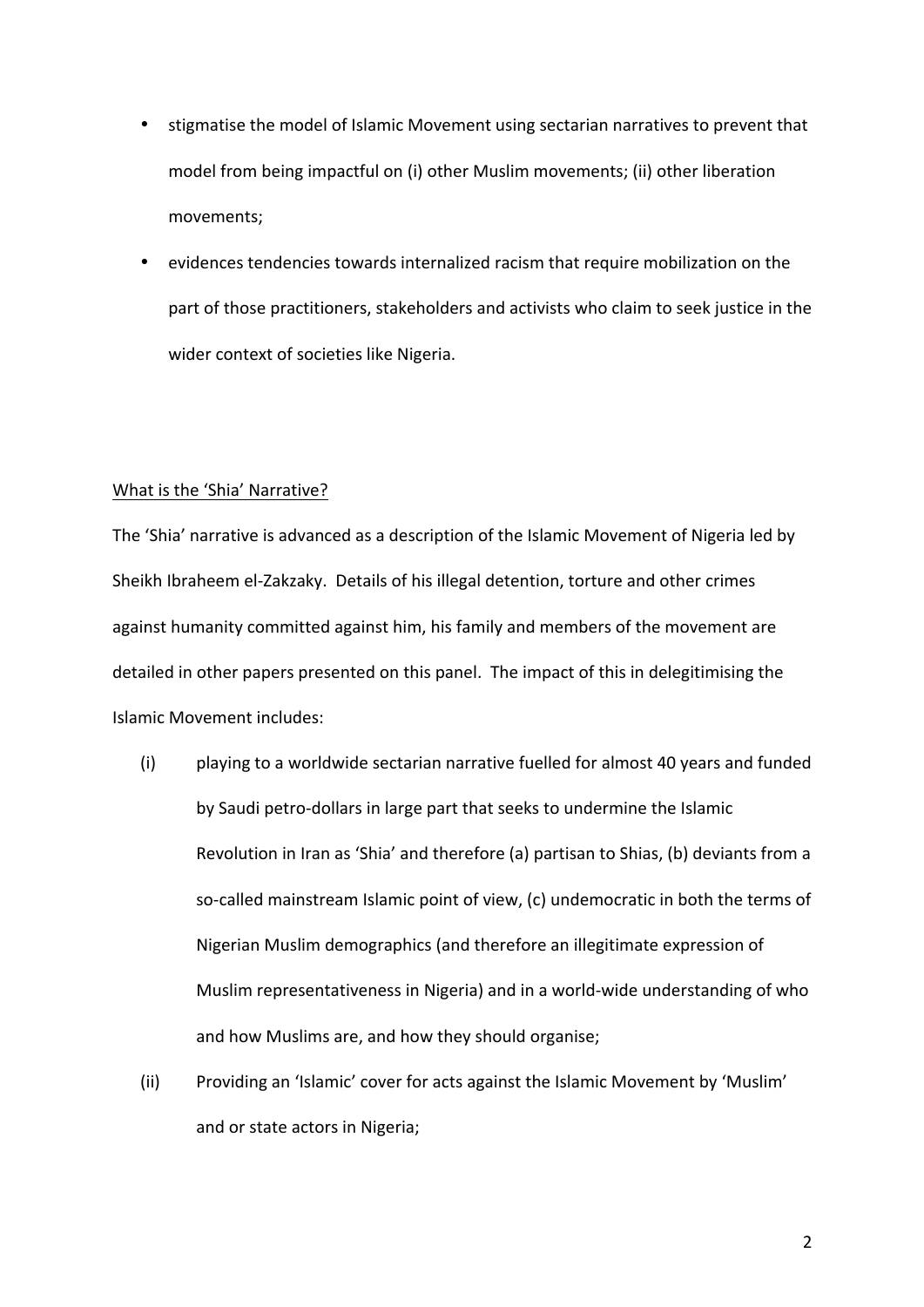(iii) Allowing the significance of any and all Islamic Movement achievements and potentiality to be undermined in a wider conversation about transformative movements in post-colonial settings;

(iv) Reducing the Islamic Movement to an eccentricity or anomalous moment in an otherwise easily mapped teleology of underdevelopment, corruption and good governance initiatives that forms the ready-made discourse of Westernised relations with states like Nigeria. Part of this is to depict the Islamic Movement's aims for an 'Islamic society' as one based on the theological and jurisprudential details of 'Shia' figh – demonised as a sort of 'Shia' Saudi Arabia in a popularised demonization.

There are multiple consumers for the above delegitimization, including international political actors, the international, elite human rights community, transformative movements and networks of activists, the Nigerian, African and global media etc.

The 'Shia' narrative maintains that after the Islamic Revolution in Iran, Ibraheem el-Zakzaky, then a Sunni became inspired to emulate the example of that country and in his quest to do so became a 'Shia' and developed a following who all also became 'Shia'. Evidence for this is given by the numerous events held by Islamic Movement groups commemorating 'Shia' dates in the Islamic Calendar e.g. that of the commemoration of Ashura as the anniversary of the martyrdom of the grandson of the Holy Prophet Muhammad (pbuh). Any part of this narrative may be argued to be true, however in totality it is both simplistic and deeply misrepresentative, and also takes away the voice and agency of Islamic Movement leaders and actors who counter this narrative using the argument. In other words any description countering this from the Islamic Movement is effectively portrayed as, "They would say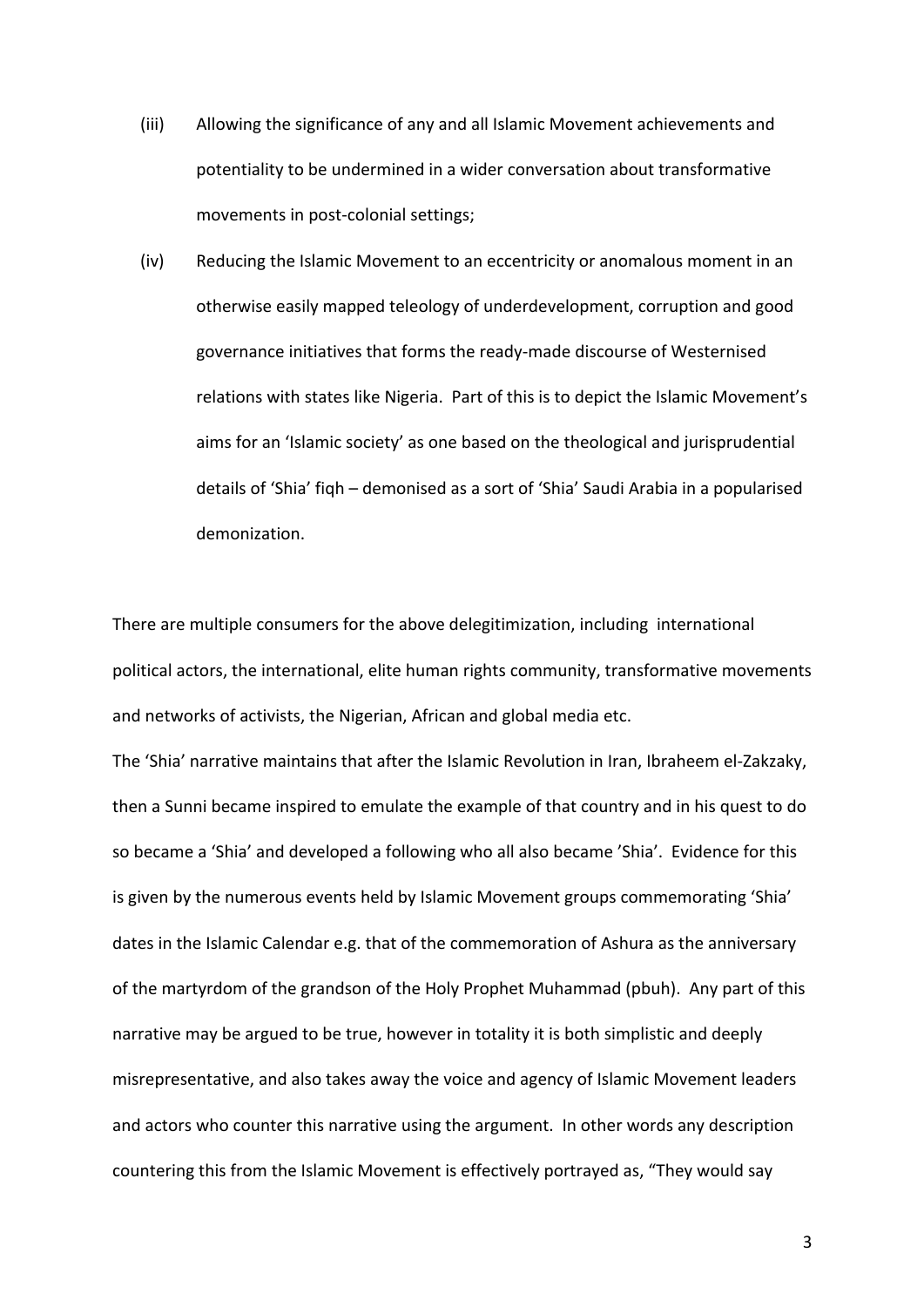that," meaning that somehow it would be in the nature of 'Shias' to deny the true state of things, averring to anti-Muslim tropes of taqiyyah, internalized as anti-Shia tropes. A cursory look at the above historiography highlights the operation of certain internalized narratives of racism that will be dealt with at the end of this paper. A quick overview of issues raised within it disrupts with little difficulty the claims made. Insofar as el-Zakzaky 'became' a Shia this appears to have happened over a decade after the Islamic Revolution and appears. The changing from one form of Islamic practice to another amongst existing members of the movement at that time is unresearched, but again there appears not to have been a critical mass shift moment relating to his change. How organic a process is perhaps a work for anthropologists, with all their demons. What is clear is that from a few thousand followers at the time of the revolution to the time of this change, el-Zakzaky was able to mobilize a membership of millions (arguably in the region of 3 million) at the time of this change. Since then the movement has grown to be of about 15 million members across Nigeria. Given the large investment of Saudi Arabia in Nigerian Muslim affairs, it seems strange that a movement can grow to that size based on the prosletyzing of 'Shiism' alone. A history of the Islamic Movement by Mu'allimah Zeena, one of the movement's leaders is due for publication, but more research on its genesis and rise is required. In terms of demographic makeup, a cursory glance finds its appeal to be broad and that its constituents may well be in their majority 'Shia' but it may not be in the numbers considered. It is clear that those of other Muslim backgrounds continue to join and belong, and indeed there are also Christian caucuses within the movement, as well as significant Muslim supporters from civil society hailing from Sufi and Salafi communities. It is worth noting that a cursory glance at the names of those killed or detained from the movement in recent years indicates either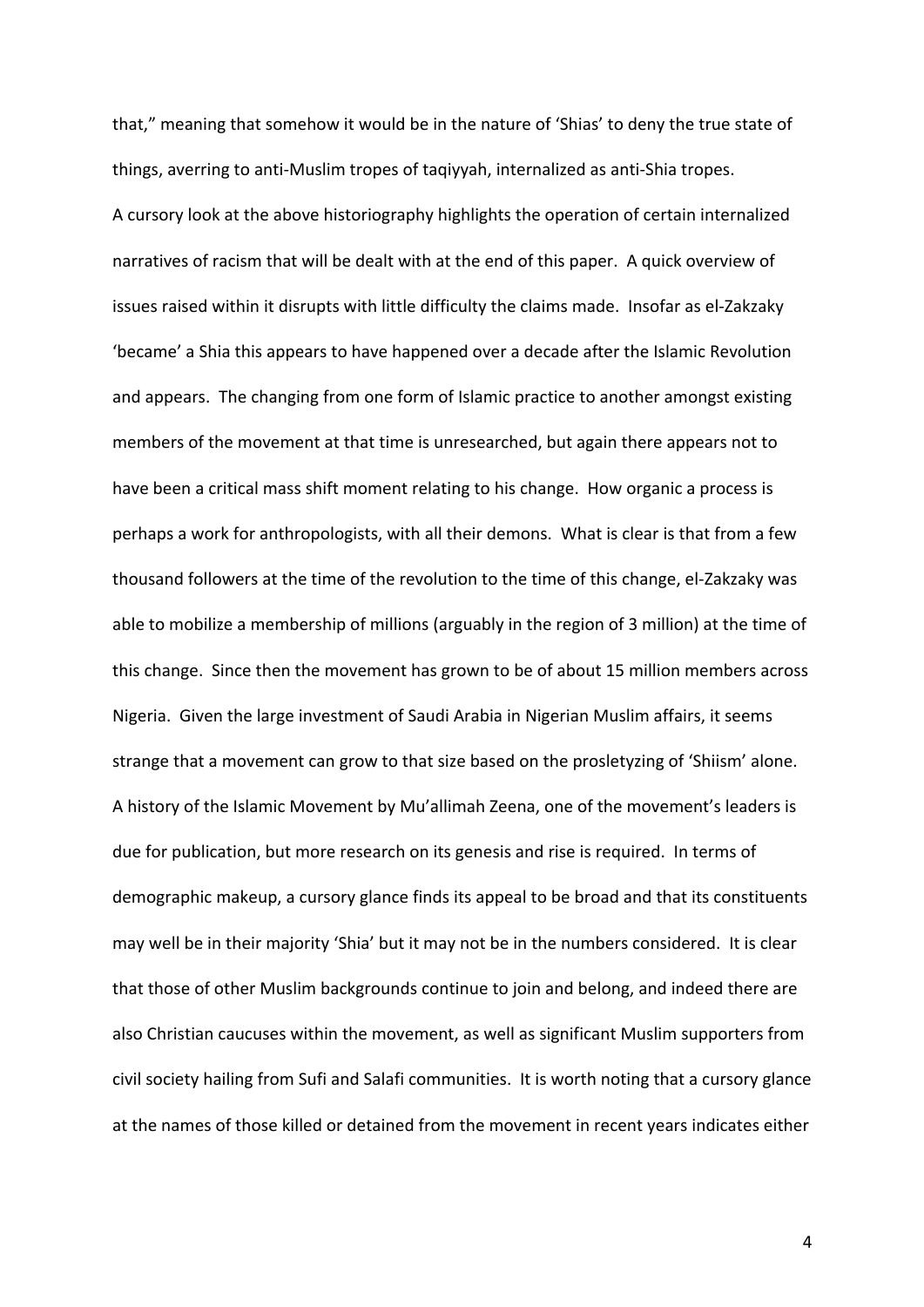significant 'Sunni' participation, or the existence of a syncretic or hybrid form of 'Shia' identity.

There remains a third defiance of the 'Shia' narrative, and that is the existence of other Shia communities and leaders in Nigeria who are (a) at odds with the Islamic Movement, and (b) supportive of and supported by successive Nigerian governments. For all the bluster about heretical Muslim groups, and deviance as propounded by a number of state actors in their defence of atrocities and violations against the Islamic Movement, they appear to have no qualms in allowing these groups to exist unmolested in their public rituals and private or otherwise practices.

Understanding the Islamic Movement as a 'Shia' movement in this environment without questioning the use of this narrative simply reinforces mutedness (Ameli et. al., 2006, Kramerae, 1981) and vilifies the Islamic Movement on purely spurious bases.

# To what end demonization?

In a stirring polemic, el-Zakazky's daughter Dr. Nusaiba el-Zakazky states:

"We Muslims shouldn't accept names like Shia Muslim, Sunni Muslim, Nigerian Muslim, American Muslim, modern Muslim, contemporary Muslim, moderate Muslim and so on. Its really unfortunate and disappointing how I see some of our brothers and sisters referring to what happened in Zaria as a massacre of Shiites, as if these people (The Nigerian government and Army) attacked us because we gravitate to the Shia school of thought. As if there are no other people in Nigeria that gravitate towards the same school of thought but were not attacked.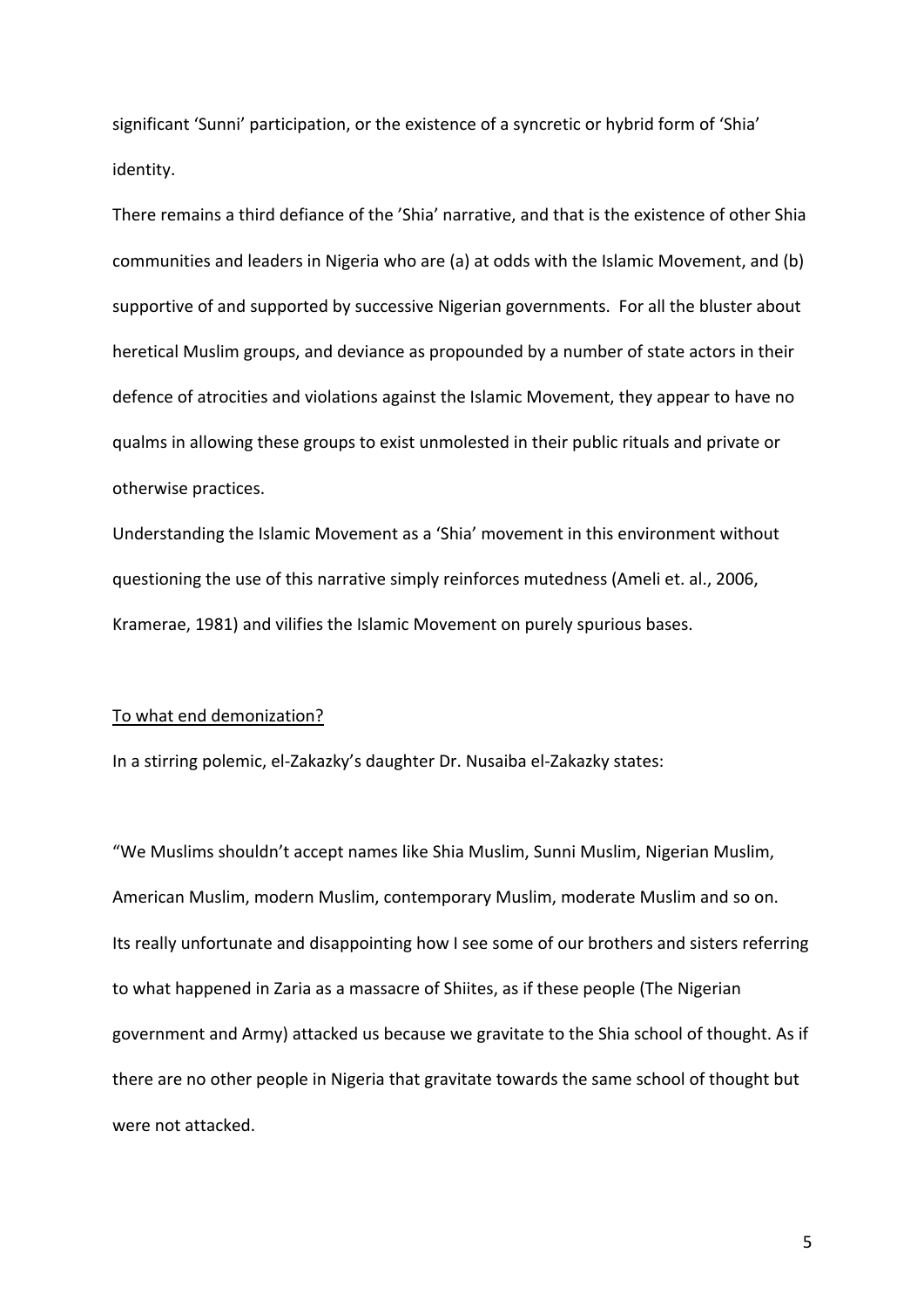"When this movement started, most of the people in it gravitated to the Sunni school of thought, none the less the government attacked them just like they are attacking us now. They imprisoned them just the same, and viewed them as a threat to their unjust and corrupt ways. Why? Because we seek to end their oppression of the Nigerian people. If we behaved just like most people in this country who say nothing about the corruption and the oppression we all suffer, then we will live in "peace", as much peace anyway as you can live in a country where we have no rights, not even basic human rights.

"My father has never identified himself as a leader of a sect, or the Islamic movement as a sect. The Islamic movement's main agenda was to fight the injustice of the system that we are forced to live under in this country. Anyone from anywhere including non-Muslims are welcome to join our struggle."

The potentiality of 'anyone from anywhere' as a model for Islamic organisation against systemic injustice is of totemic significance and has been detailed in the paper of Shadjareh (2018) also presented on this panel. At this point it is sufficient to say that, the 'Shia' narrative which has also been mobilized in support of the Islamic Movement by well meaning sympathisers and human rights activists, at best distracts and at worst gives cover for both serious infringements and violations of the rights of the members, but also undermines the rights of the Islamic Movement as a movement and has wider implications regarding the delegitimization of movements that do not conform to Westernized / neoliberal models of political organisation. In that sense, the Islamic Movement looks more like a Zapatista type movement in its scope and scale than e.g. an Ikhwanul Muslimeen movement of whatever ilk.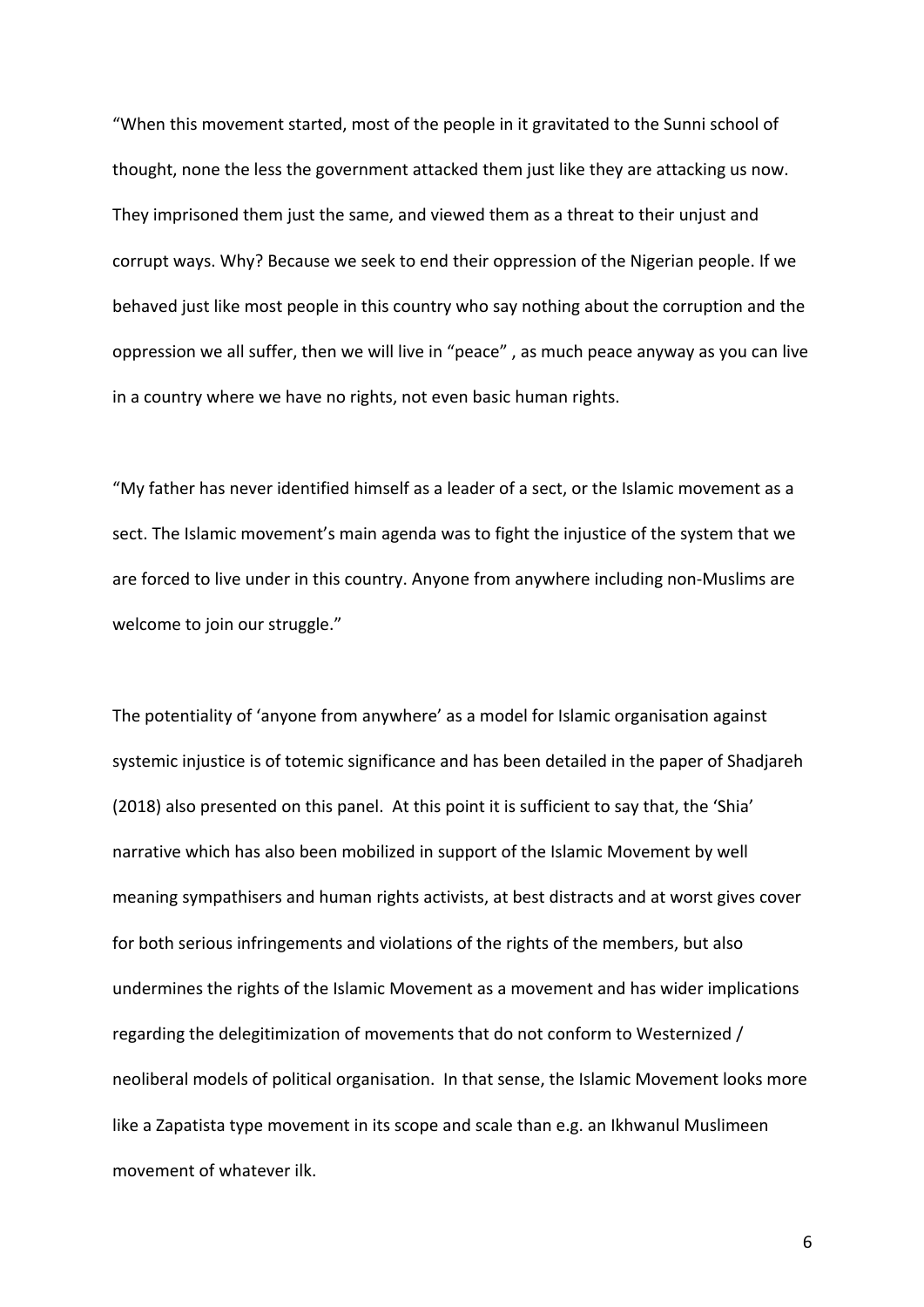#### 3. Defending Islam from Deviation?

The well rehearsed tropes of Muslim deviance as they play out in Muslim political narratives where Saudi influence has been brought to bear on organisations of political trends, has an internal audience in Nigeria made up of state and civil society actors allied to the Saudi project. However, it is arguable that this has decreasing significance amongst Sunni communities in Nigeria, insofar as it ever had any reach. Its main audience is external and forms part of a wider powerplay involving Saudi and other regional actors, as well as the US and its western allies working in all these theaters.

## Ludicrous is as ludicrous does

The exteriority of this narrative is an important issue that needs to be addressed not least because it impacts on how we address human rights, abuses and how we discuss liberation movements (Shadjareh, 2018). However there is a further reason why we must focus on the readiness with which both supporters and detractors grasp at this narrative when trying to understand events in Nigeria. In readily accepting these terms, the author argues that those employing this narrative exhibit classic signs of internalized racism  $-$  a factor that further disempowers those reproducing the very tropes that in fact oppress them. Elsewhere (Merali, 2011) the author has outlined various forms that internalised racism takes including using the Women's Theological Center's definitions (1995) of what this behaviour amounts to. WTC's four essential and inter-connected elements of internalised racism are:

- (i) Decision-making
- (ii) Resources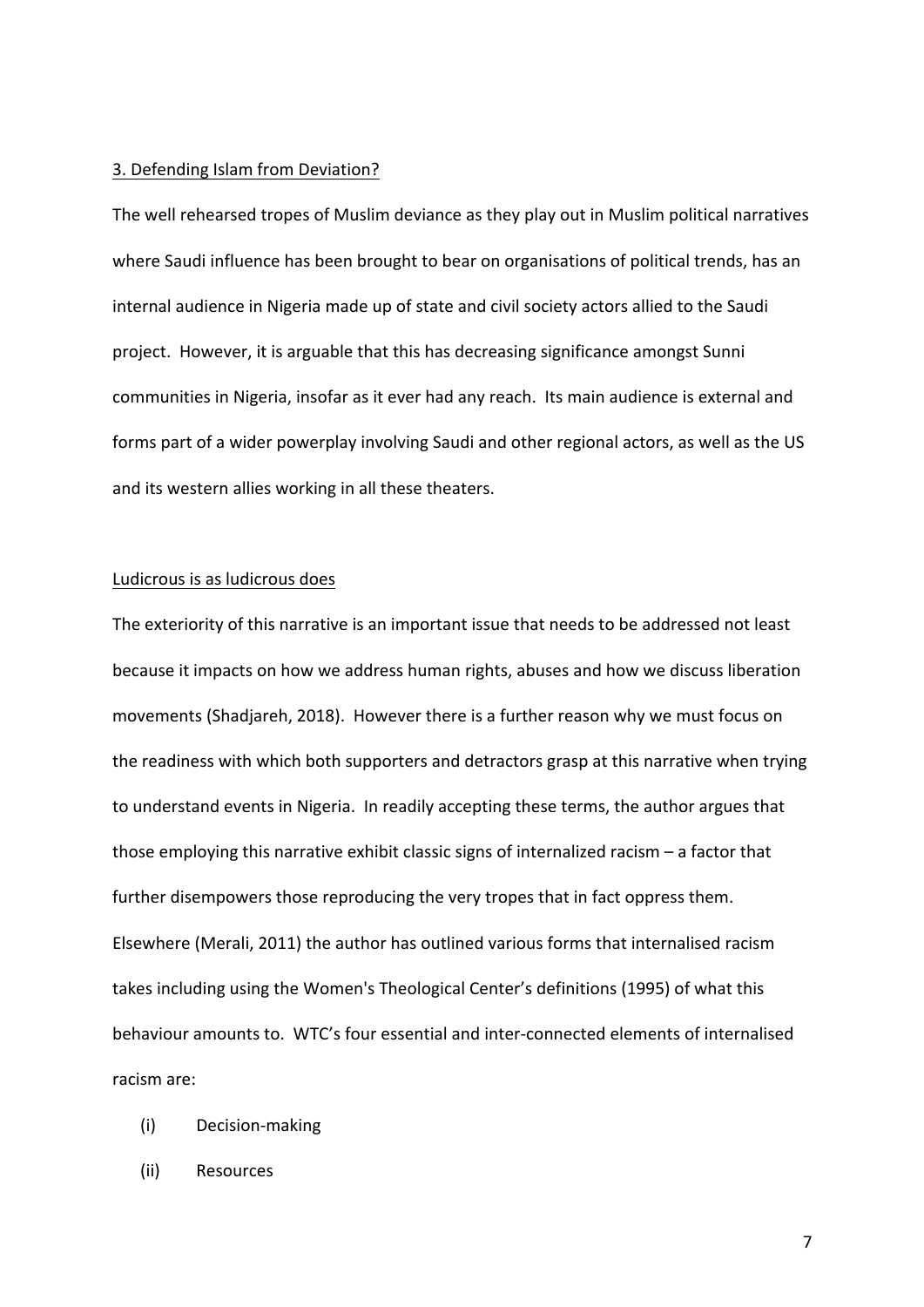# (iii) Standards

### (iv) Naming the problem

WTC's work looks at the situation between communities of colour within nation state contexts but they and this author (2011) argue that these processes apply across transnational settings and are as impactful on transnational communities of organisation who are also in effect communities or organisations of colour i.e. they are demonised / racialized / marginalised. Understanding how all four of these operates, requires an acknowledgement that there is a system in place that privileges some over others using effectively supremacist arguments. Whilst once these arguments were of race or religion (and as such are now seen to be racist or at least prejudicial) they have not been eradicated, simply subsumed under other rhetoric e.g. the arguments of development, human rights and democracy. As Grosfoguel and many others have summarised, the narrative goes: "Civilise or I will kill you

"Christianise or I will kill you

"Develop or I will kill you

"Democratise or I will kill you"

To understand Nigeria from an international relations view, as outlined at the start of this paper as: afflicted by 'Muslim' / 'Christian' 'communal tensions', 'tribal tensions' and 'corruption', 'Islamic' radicalisation 'evidenced' by the rise of Boko Haram and 'terrorism' and now Sunni – Shia conflict, is to understand Nigeria as simultaneously the author of all its woes as immanently uncivilised / Christian / developed or democratic, as well as in need of a continued civilizational, Christian, developmental and good governance mission from supposedly erstwhile colonial powers in whose gift these goals remain. Of WTC's four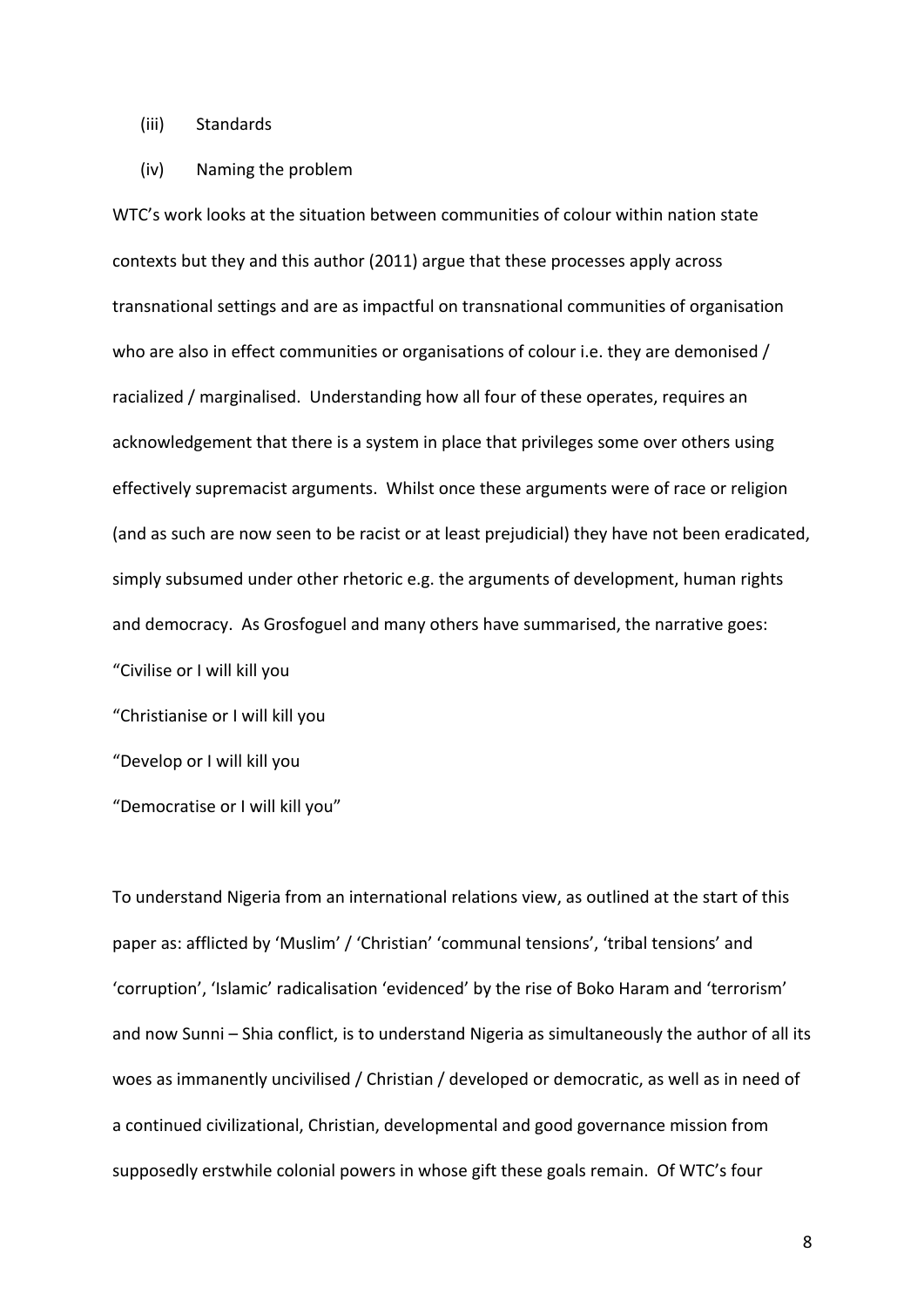essential concepts of internalised racism (all of which pertain here) it is the fourth – Naming the Problem – that can be utilised here to understand how the Shia narrative has taken hold and been instrumentalised beyond any real or coherent conversation about Islam and expressed in the devotional or political practices of Nigerians.

According to WTC (1995):

"There is a system in place that misnames the problem of racism as a problem of or caused by people of color and blames the disease - emotional, economic, political, etc. on people of color. With internalized racism, people of color might, for example, believe we are more violent than white people and not consider state-sanctioned political violence or the hidden or privatized violence of white people and the systems they put in place and support."

In their opinion, the effect and impact of these is effectively divide and rule of disparate communities under a supremacist culture. Importantly, this divide and rule actually fosters violence between subjugated communities, whereby in order to prove itself not like the demonised version of self, subjugated communities project that demonization on others acting or perceived to be acting in ways inimical to the normative power structure. In this case, there is a race to prove oneself worthy of the 'Westernised gaze', whether as a head of state claiming to tackle corruption, whether as Muslim activists outside Nigeria seeking to minimise embarrassment cause by the 'Shiites' in Nigeria or by those claiming to seek justice for Islamic Movement members imprisoned, killed or otherwise violated as being 'exceptional' (in this case the inversion of the demonised Shia trope) victim. Whilst the WTC's discussions of internalised racism have taken place within nation state contexts, it is important to test the parallels in transnational communities, particularly within civil society and the putative political classes of the marginalised